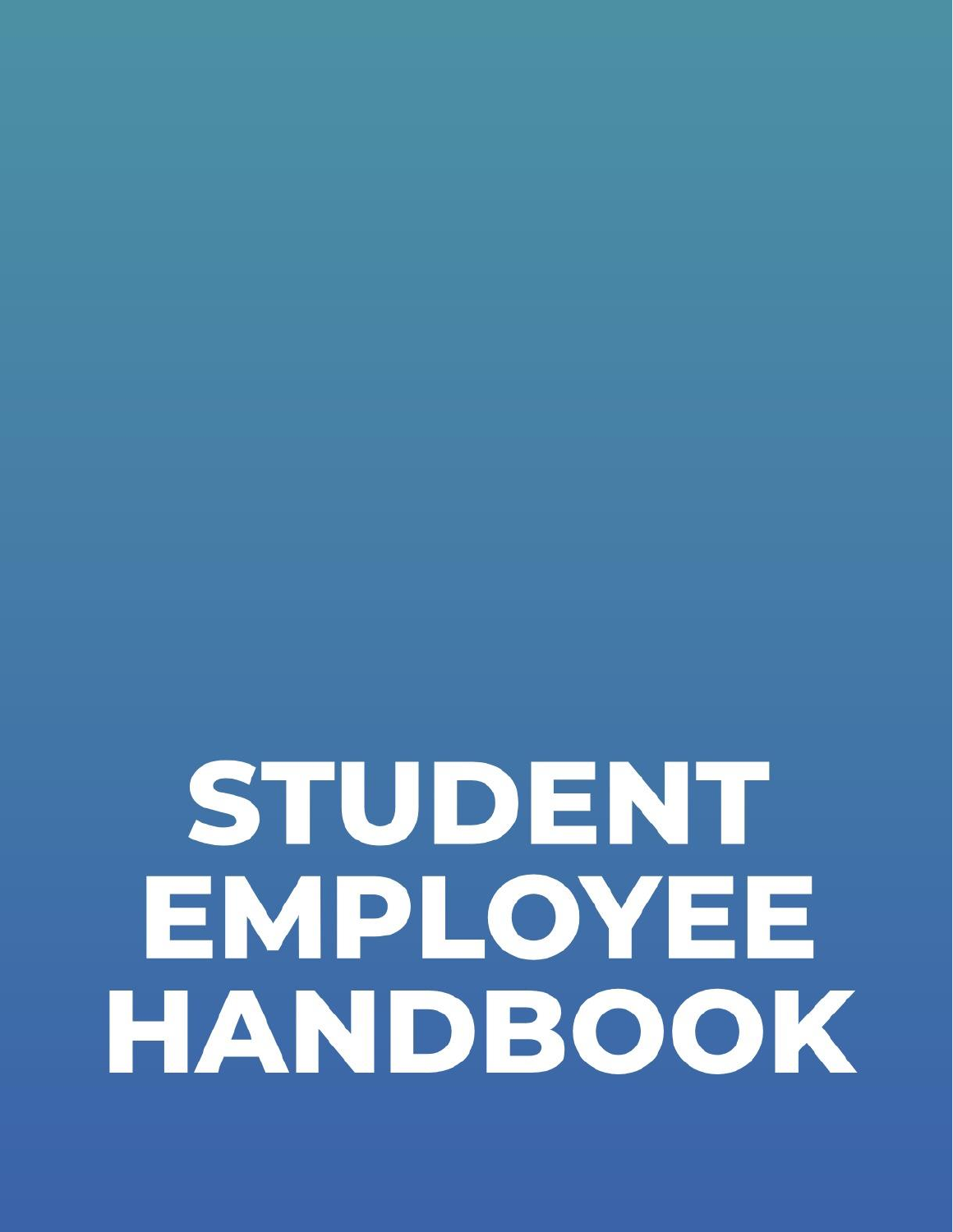# **TABLE OF CONTENTS**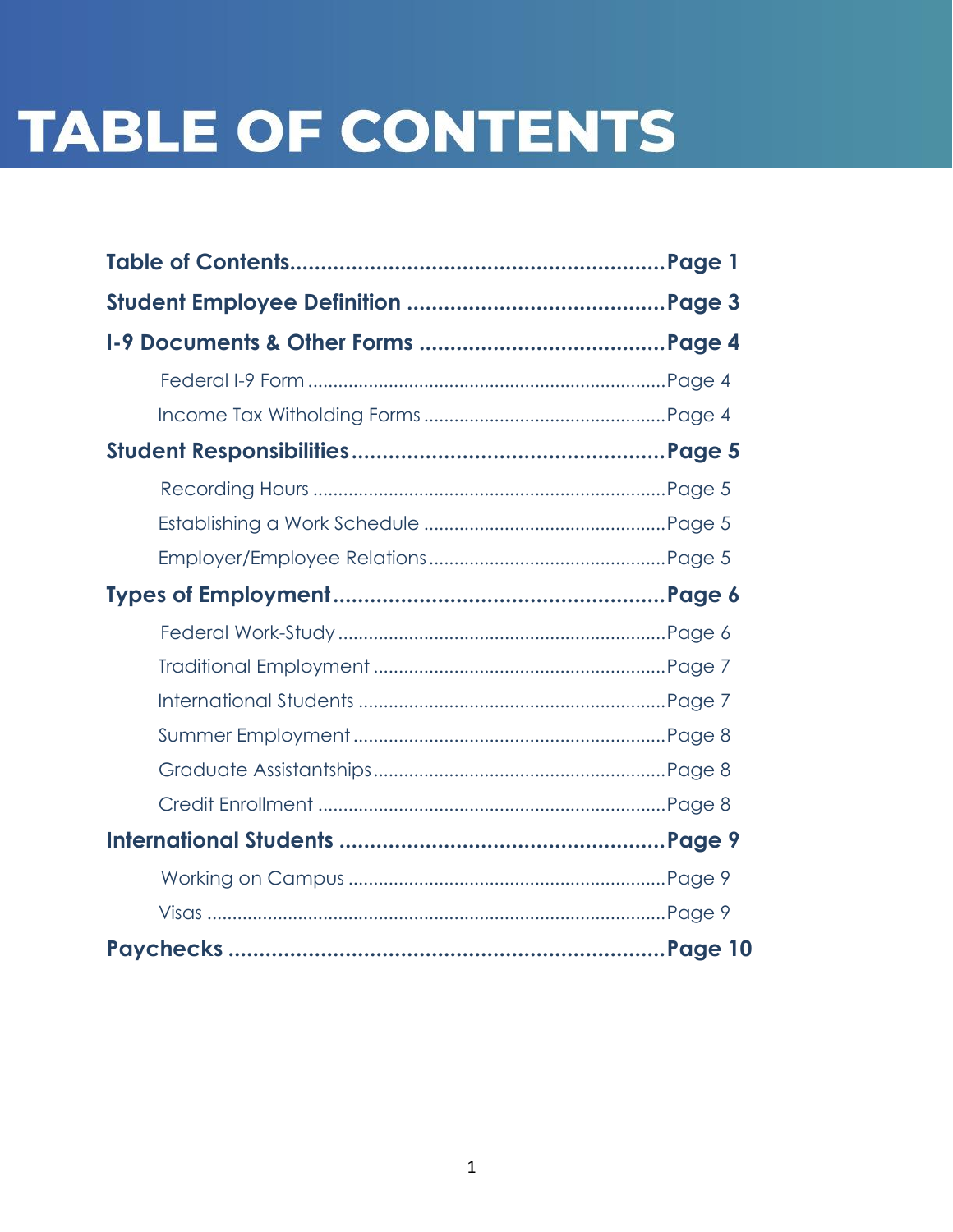# **TABLE OF CONTENTS**

\*This handbook was last updated in May of 2022. If you have any questions or concerns related to the information in this handbook, please reach out.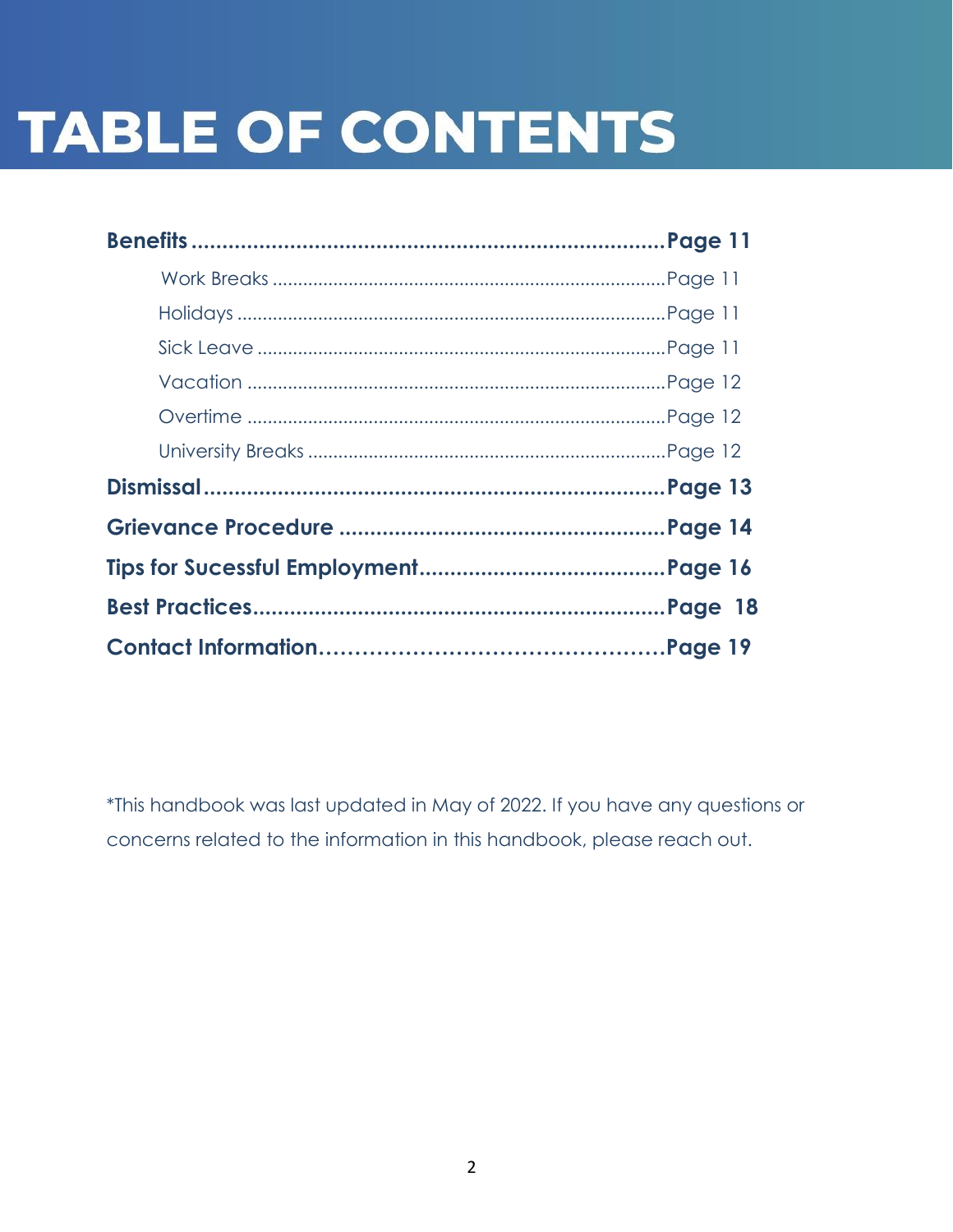# **STUDENT EMPLOYEE DEFINITION**

A student employee is a part-time employee who is enrolled and regularly attending classes at Grand Valley State University. Their primary purpose for being at Grand Valley State University is to further their education. Therefore, student employment is interim or temporary and supplementary to the pursuit of an education. Student employees shall not work more than twenty-five (25) hours per week, twenty (20) hours for international students during the academic year. Student employees shall not work more than 40 hours per week during the Spring/Summer semester or during Winter Break or Spring Break.

A student must be enrolled for a minimum of  $6$  credits during the semester they wish to be employed. International students are required to be enrolled in a minimum of 12 credits during the Fall and Winter semesters to be eligible to work on campus.

To work on campus during the Spring/Summer semester, students must be enrolled in at least 6 credits during the current Spring/Summer semester or following Fall semester.

3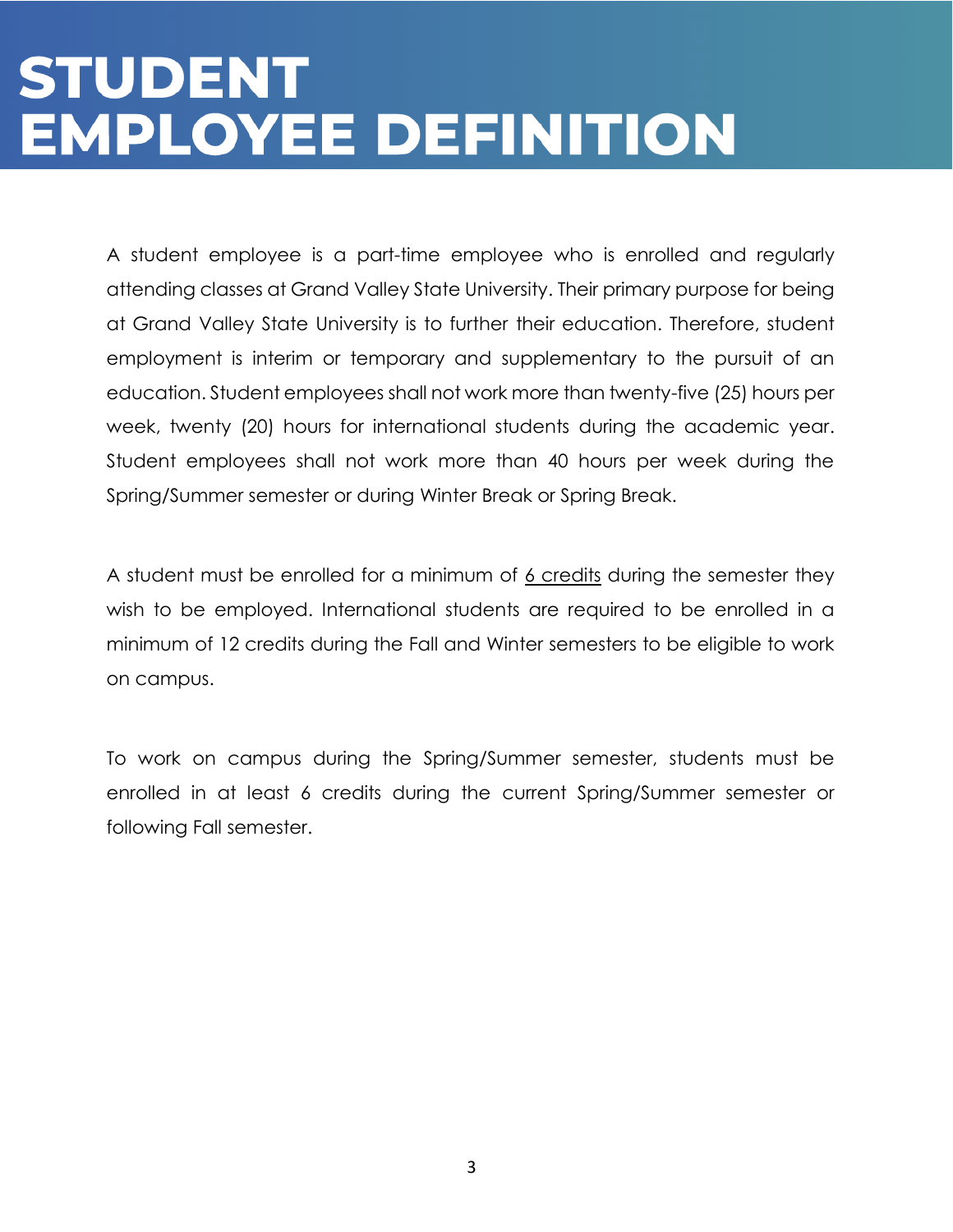# **I-9 DOCUMENTS AND OTHER FORMS**

#### **Federal I-9 Form**

The I-9 Form is a federally required document that verifies your eligibility to work in the U.S. IT MUST BE COMPLETED ON OR BEFORE YOUR FIRST DAY OF EMPLOYMENT. If you have worked on campus before, your supervisor may call Student Employment to verify that you have a valid I-9 Form on file. An I-9 Form expires after 11 months of no employment on campus. The I-9 form can be re-activated if new employment is found and the I-9 Form was completed within the past 3 years. The Student Employment Office or your employer will need to see and verify original identification documents. There is a list of acceptable documents included with the I-9 Form PDF on our [website.](https://www.gvsu.edu/studentjobs/new-employee-forms-4.htm) Faxes, emails, photos or copies of these documents will not be accepted under any circumstance.

### **Income Tax Withholding Forms (W-4)**

Student Employees at GVSU are required to pay taxes on their earnings. In order to specify how they would like their taxes to be taken out, students will need to fill out the Federal W-4, State W-4, and City tax forms (when applicable). W-4 forms must be turned into the Payroll Office in Zumberge Hall. They can also be completed at Student Employment and will be sent to the Payroll Office.

**NOTE**: The address you give Payroll will be the address to which your W-2 income tax forms will be mailed. If you change your address, you must notify the Payroll Office. The W-2 forms are available electronically in myBanner by January 31 of the year following the end of the tax year. You will need to initially give permission. To get instructions on this, you will need to go to the GVSU Payroll website [www.gvsu.edu/payroll.](http://www.gvsu.edu/payroll) On the Payroll homepage, you will find instructions on receiving W-2's electronically.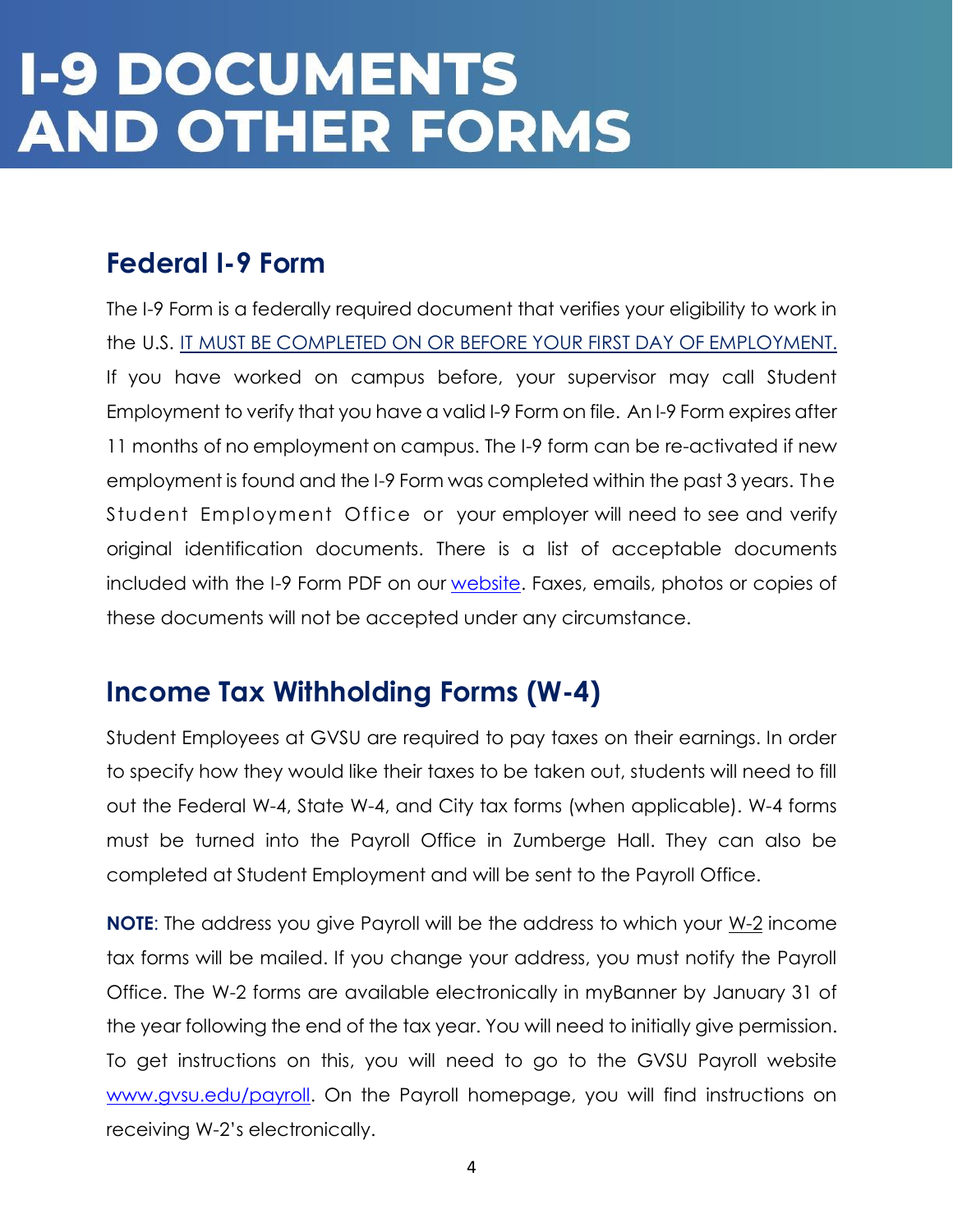# **STUDENT RESPONSIBILITIES**

#### **Recording Hours**

You will be recording your hours using an electronic system called UltraTime. Depending on where you work, you will input your hours into UltraTime using a physical time clock, a punch system, or you will enter your hours manually.

- a. To use a physical time clock, you will use your student ID to swipe through the machine allowing you to clock in and out of your shift.
- b. To use the punch system, you will enter your G# and the last 4 digits of your social security number to clock in and out.
- c. For manually entry, you should enter your hours daily into UltraTime. Do not enter time before you have worked. Access UltraTime through Grand Valley's home page under "Quick Links" and "UltraTime."
- d. **Do not enter time you have not worked in UltraTime**. GVSU and the Student Employment Office will investigate if this happens and appropriate consequences will follow for the student employee.

Further questions related to UltraTime and clocking hours should be brought to the Payroll Office at [payroll@gvsu.edu](mailto:payroll@gvsu.edu) or (616) 331-2237.

### **Establishing a Work Schedule**

Make sure that you and your supervisor are on the same page when it comes to the hours you will be working. Provide them with your class schedule and any other commitments that will prevent you from working. Be honest about the hours you are able to work and update your supervisor if anything changes.

### **Employer/Employee Relations**

Keep your supervisor informed about your work progress and any other issues that may arise at work. Also, make sure you understand your supervisor's expectations by asking questions when things are not clear.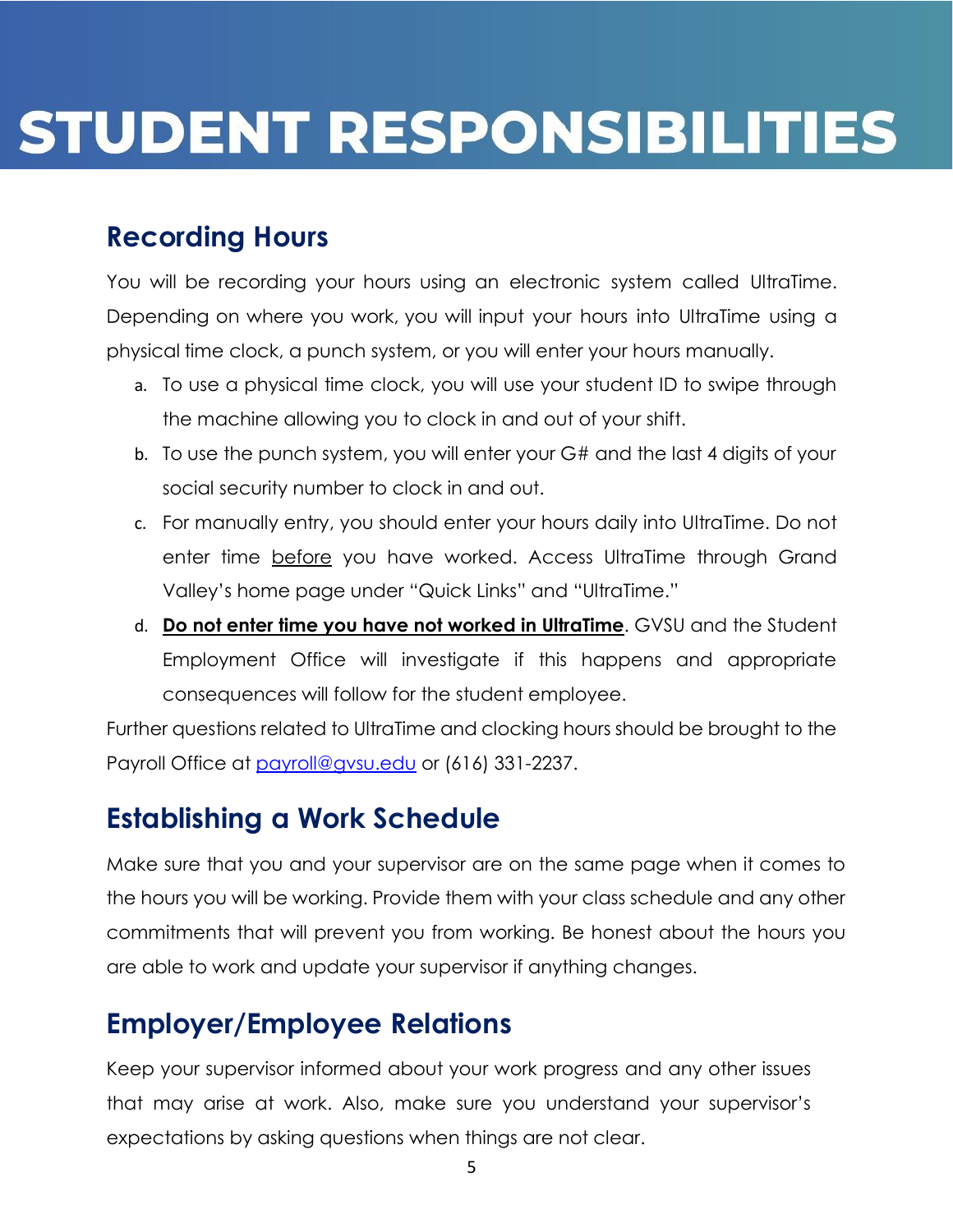# **TYPES OF EMPLOYMENT**

#### **Federal Work-Study**

Federal Work-study is a form of Financial Aid provided at GVSU. In order to be eligible for Federal Work-Study, a student must demonstrate financial need, be enrolled at least half-time (at least 6 credit hours during the academic year), be a U.S. citizen or permanent resident, and meet other Federal/State eligibility requirements. A student must apply for financial aid through filing the FAFSA. If a student demonstrates financial need as a result of filing the FAFSA, Federal Work-Study may be awarded. Money awarded under the Federal Work-Study program is earned over the course of the academic year through employment and will never pay toward the student's tuition bill.

Students awarded Federal Work-Study must accept their financial aid award before they begin their campus employment. Students awarded Federal Work-Study are not assigned to employment, but are asked to search for jobs online through our [Handshake](file://///office.ads.gvsu.edu/dfs/Financial-Aid-Data/SHARED/!%20SEO/Handbooks/Student/gvsu.joinhandshake.com/student_account_registrations/new%23/email) electronic job board. Each employer will have application instructions posted with their job description that the student should follow.

**NOTE:** Federal Work-Study must be applied for each year by completing the FAFSA. Federal Work-Study students are limited to maximum earnings equal to the amount of their Federal Work-Study award.

If the student earns over their Federal Work-Study award, the on-campus department will be responsible for 100% of those earnings. In some cases, a student may be terminated from their position because the department cannot afford to keep them working and pay 100% of their hourly wage. Discuss this possibility with your supervisor.

6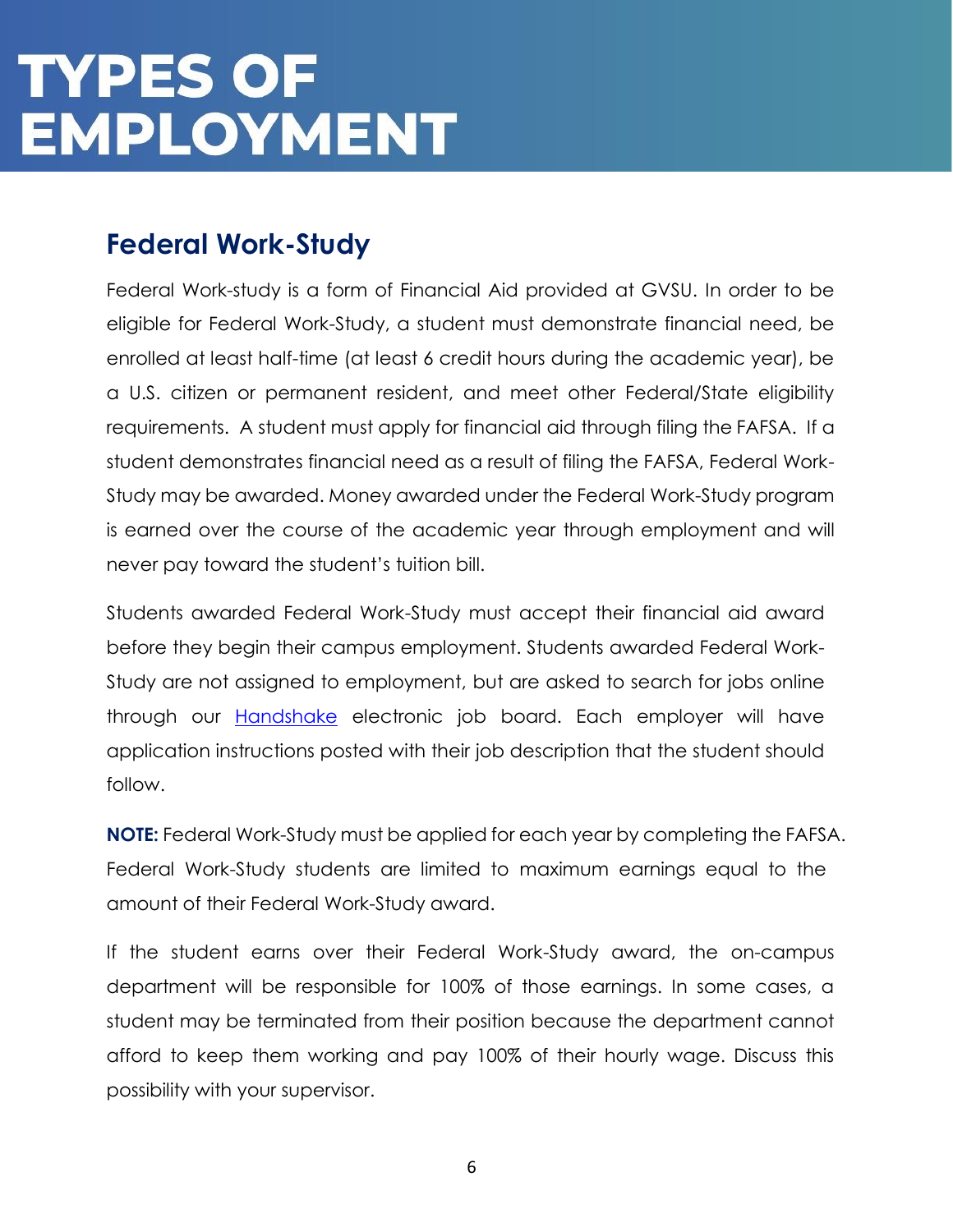Students earning Federal Work-Study may work at more than one job; however, the TOTAL combined hours worked per week must not exceed the maximum (25) allowed. If the student is a Federal Work-Study student, the earnings from both jobs are deducted from their Federal Work-Study award. Therefore, it is likely the award will be used quickly.

Students may be able to request additional Federal Work-Study funding, if they completely deplete their award. To request this funding, students must have space room in their financial aid budget and must reach out to the Student Employment Office.

#### **Traditional Employment (Non-Work-Study)**

Traditional student employees are paid 100% of their paycheck from the employing unit's budget. Regular employees may be receiving financial aid, but were not awarded Federal Work-Study as part of their award package.

All student employees, regardless of Federal Work-Study status, must be enrolled for a minimum of six credits during the academic year. They are limited to a 25 hour work week for all student positions combined. Students are allowed to work up to 40 hours per week when school is not in session (i.e. Spring Break, Winter Break, and during the Spring/Summer semester).

#### **International Students**

International students are limited to a maximum of 20 hours per week of student employment during the academic year, but are allowed to work up to 40 hours when classes are not in session. These times include the Spring/Summer semester, Winter Break and Spring Break.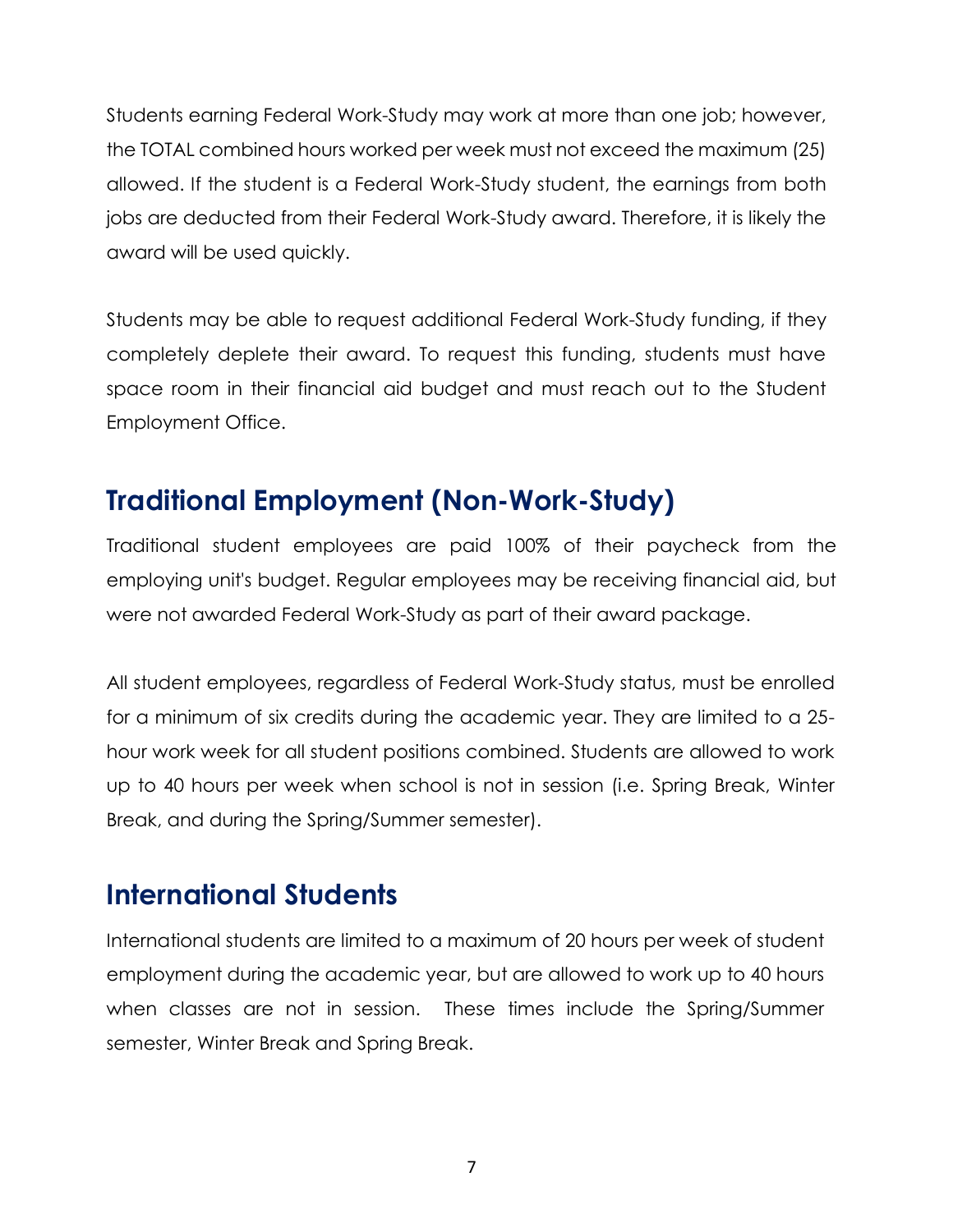### **Summer Employment**

A limited number of jobs are available on-campus during the Spring/Summer semester. Students must be officially admitted to attend Grand Valley in order to work. The student does not need to be enrolled in courses over the Spring/Summer semester but must be enrolled in at least 6 credits for the following Fall semester. A student employee can work up to 40 hours per week during Spring/Summer semester, however, the student must cut back to 25 hours or less per week during the academic year. FICA Tax (7.65%) will be charged to the student and the department's account if the student is enrolled for less than six credits.

**NOTE:** Federal Work-Study cannot be used during the Spring/Summer semester.

### **Graduate Assistantships**

Graduate Assistantships are similar to traditional employment but they typically are related to a student's major and include other benefits. More information on Graduate Assistantships and how to apply for one can be found on the Graduate Studies website at [https://www.gvsu.edu/gs/.](https://www.gvsu.edu/gs/)

### **Credit Enrollment**

According to the definition of a "Student Employee," a student must be registered for a minimum of 6 credits to be eligible to be a student worker. Enrollment is checked each pay period and upon falling below the minimum credits required, a student's position will be terminated. Students who are below the credit limit and wish to continue working as a student employee on campus will need to contact the Student Employment Office to request a Student Employee Exception Form. This form allows students to explain their reasoning behind their low credit enrollment. These reasons are often based on extenuating circumstances (e.g. last semester and only need one class to finish degree, program requires less than half-time enrollment, waiting to register for specific program, dual enrollment, etc.). To qualify for this exception, students must be currently enrolled in at least 1 course and pursuing a degree at Grand Valley State University.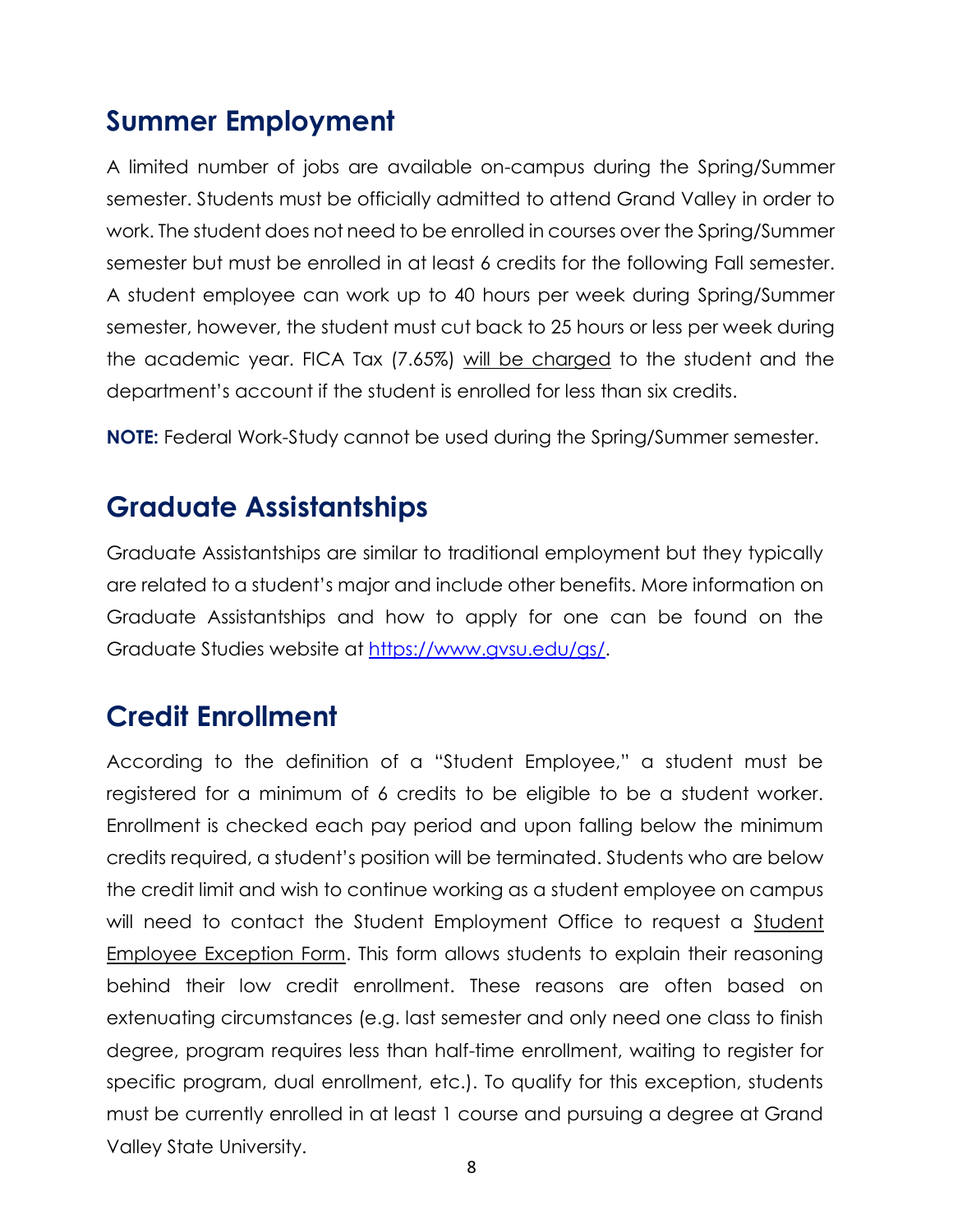# **INTERNATIONAL STUDENTS**

#### **Working on Campus**

Enrolled international students with a F-1 or J-1 visa may be employed on campus for a maximum of twenty (20) hours per week during the academic year. During holiday or vacation periods (Spring Break, Winter Break, Spring/Summer semester, etc.) international students are permitted to work up to 40 hours per week.

International students must complete a Federal I-9 Form and W-4 tax forms before they can begin working on campus. More information on this process can be found on page 3. In order to complete the I-9 form, international students will need to bring in 3 identifying documents. These documents include their passport, I-20 form and I-94. The passport must be original and unexpired. The Student Employment Office can look up an I-94 record if necessary.

#### **Visas**

Questions regarding employment of F-1 and J-1 international students may be addressed to the Barbara H. Padnos International Center (616-331-3898) or Student Employment (616-331-3238).

If an international student is in the process of receiving a social security card, they can still fill out the I-9 form and work on campus. However, as soon as a they receive their social security card, they should come to the Student Employment office to update that information in the system.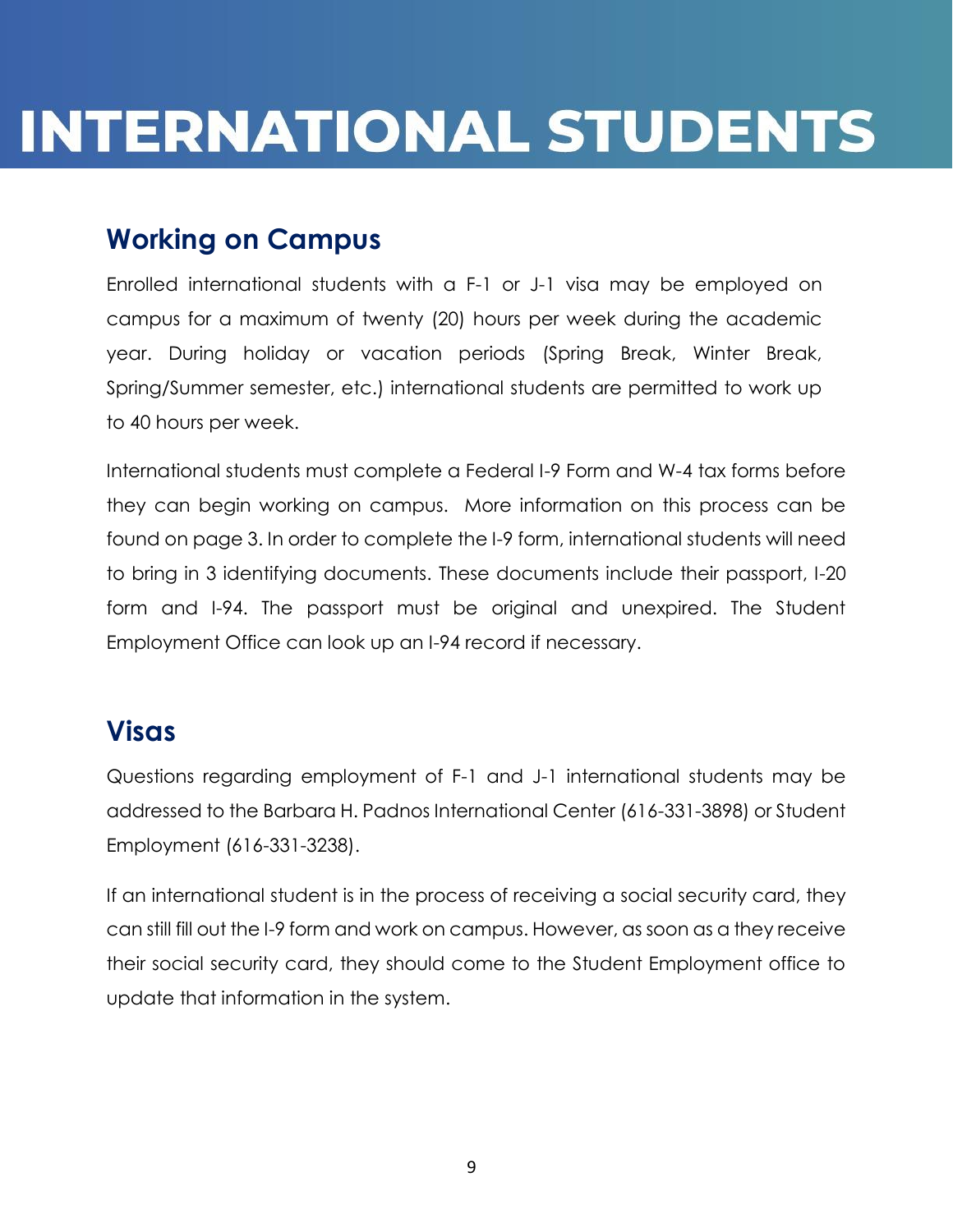# **PAYCHECKS**

Student's are paid on a bi-weekly basis. A chart with pay periods and pay dates can be found on our website homepage at [www.gvsu.edu/studentjobs](http://www.gvsu.edu/studentjobs) underneath the "Quick Links" section.

Direct deposit is strongly recommended for all student employees. Direct deposit is a free service, which allows student's paychecks to be submitted directly to their bank accounts; generally, this means that funds are available earlier, since the student no longer needs to wait for the check to arrive to cash it (see below for more information). Direct deposit sign up is available online through the student's myBanner account. As long as the Federal I-9 Form has been submitted and processed, an "Employee" tab will display on the student's myBanner page and direct deposit can be set up.

If a student does not elect to use direct deposit, their paycheck will be loaded onto a Visa Rapid Pay Card. This pay card can be used the same as a bank debit card for purchases, withdrawals and deposits. For questions related to direct deposit and pay cards, please contact the Payroll Office.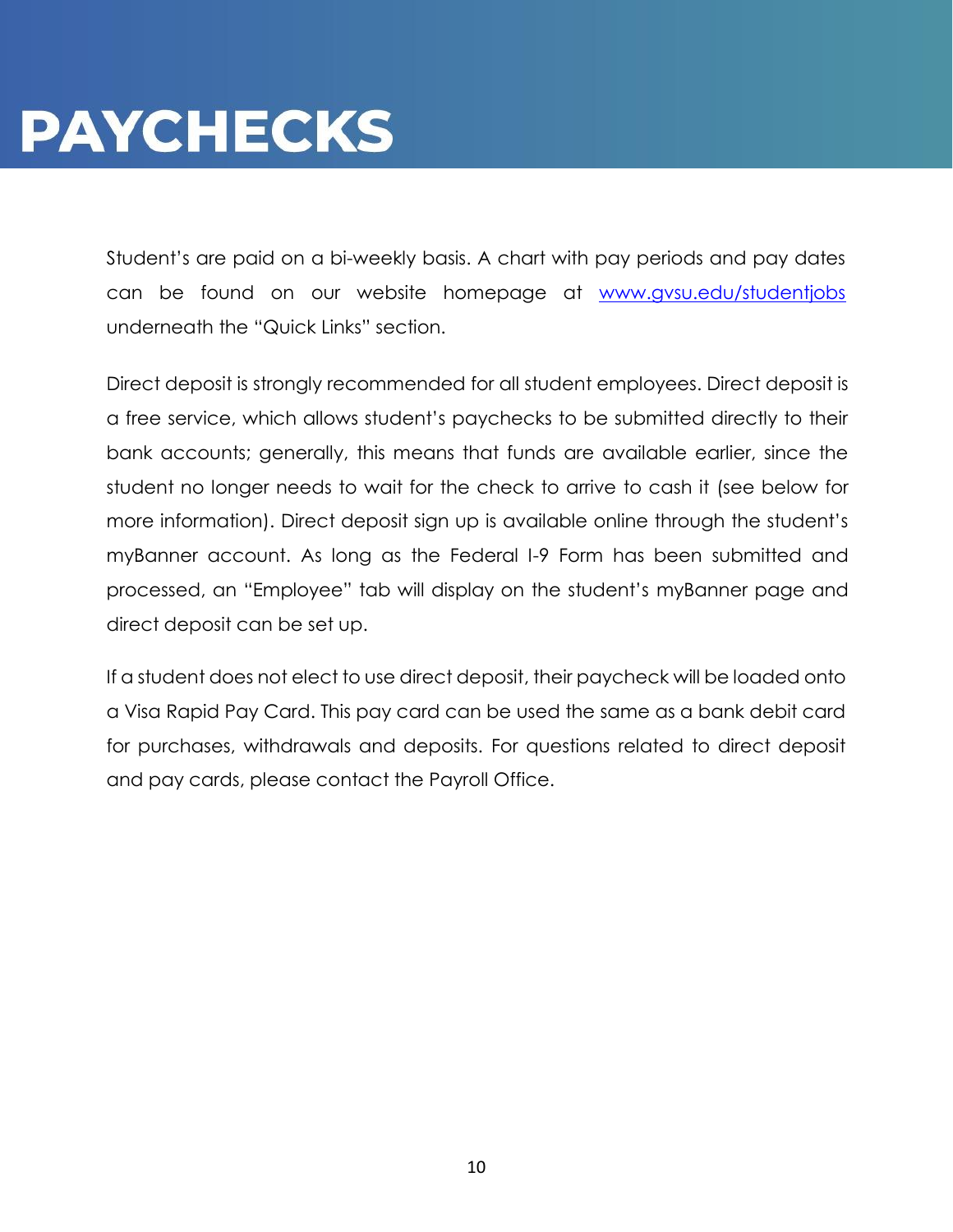# **BENEFITS**

#### **Work Breaks**

Student employees are allowed a paid 15 minute break for each 4 hours of continuous work. If the work period is less than four hours, breaks are not required. Break periods may not be accumulated and are not reason to arrive at work fifteen minutes late or leave work fifteen minutes early. Students must discuss the appropriate times and condition of break periods with their supervisor. If a student works 8 continuous hours, they can combine their 15 minute breaks into a single 30 minute break.

#### **Holidays**

In general, student employees are not required to work on a legal holiday nor are they paid holiday pay. However, certain offices/departments may be required to maintain services on certain holidays and students may be scheduled to work. All wages will be paid at straight time rates. Any student has the option of declining work on a legal holiday, but only if their employment was not contingent on working holiday hours.

#### **Sick Leave**

See the [State of Michigan Paid Medical Leave Act \(PMLA\) policy.](https://www.gvsu.edu/cms4/asset/8C4E1AC3-E6F3-6E48-CA82C61D3EE8C19F/paid_medical_leave_act_pmla_policy_final.pdf) In the event of illness, the student employee must notify his/her supervisor as early as possible on each day of absence. Failure to give notification shall be cause for dismissal or other appropriate employment corrective action. Students are not eligible to receive paid sick leave.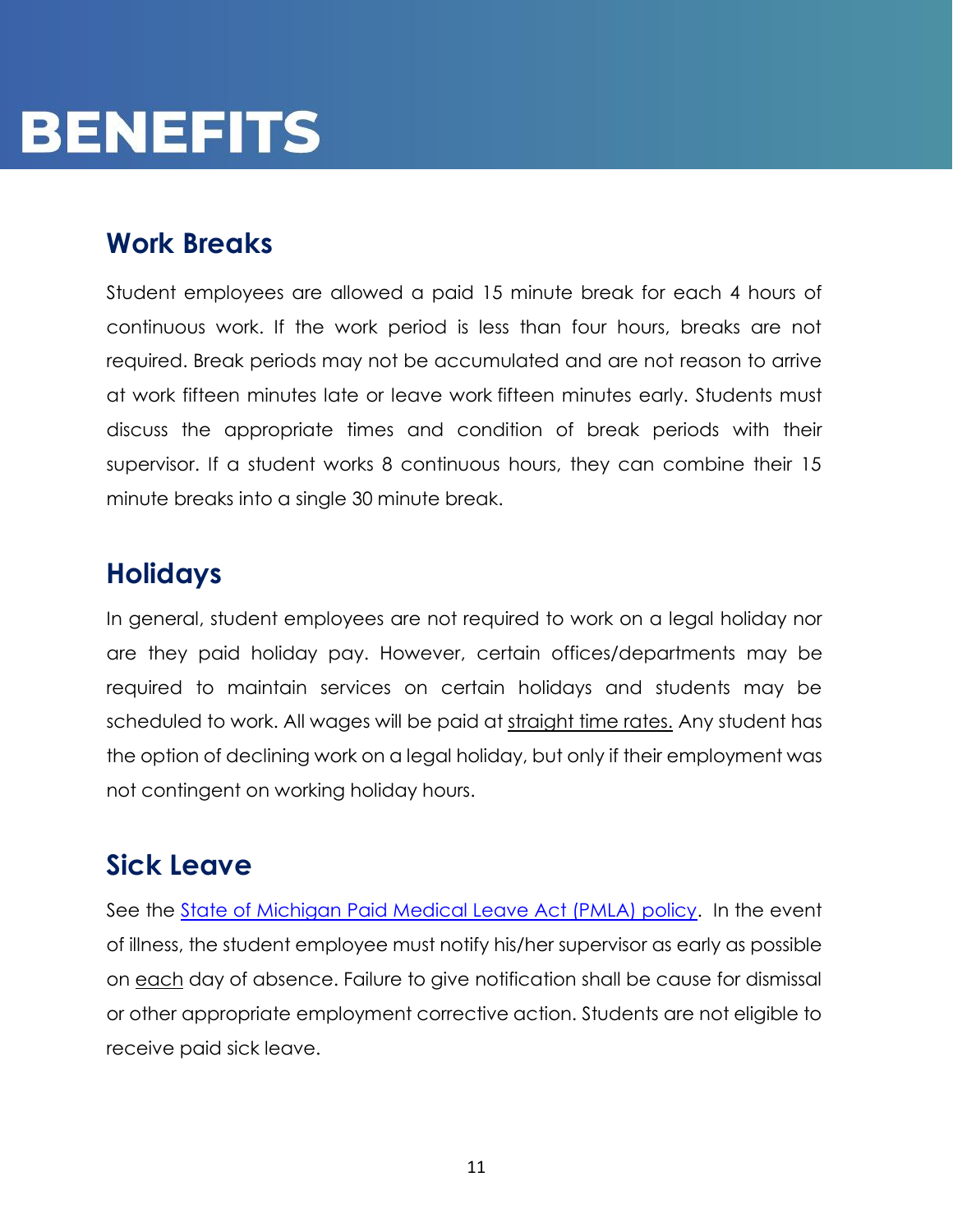#### **Vacation**

Vacation benefits are not extended to student employees. Students may make arrangements with their supervisor for time off without pay. These arrangements should be made as soon as possible to prevent any issues with scheduling.

# **Overtime**

Student employees should never work over 25 hours per week (20 for international students) during the academic year or over 40 hours during a break or the Spring/Summer semester. Students who do work over the allotted hour amount will receive a violation and a notice via email. After 3 violations, the hire will be terminated and the student will no longer be able to work on campus.

### **University Breaks**

GVSU offices may still be open during some breaks and student employees are able, and encouraged, to continue working. Campuses and offices are open during Spring Break, MLK Day as well as the beginning and end sections of Winter Break. GVSU students are not required to work during breaks in which GVSU campuses and offices are closed. These breaks usually include Labor Day, Memorial Day, Independence Day, Thanksgiving weekend (Thursday-Sunday) and the section of Winter Break that spans between Christmas Eve and New Years Day.

Some offices continue to function even when GVSU campuses are closed. Please make sure to communicate with your supervisor at the start of your hire if and when you are expected to work any breaks.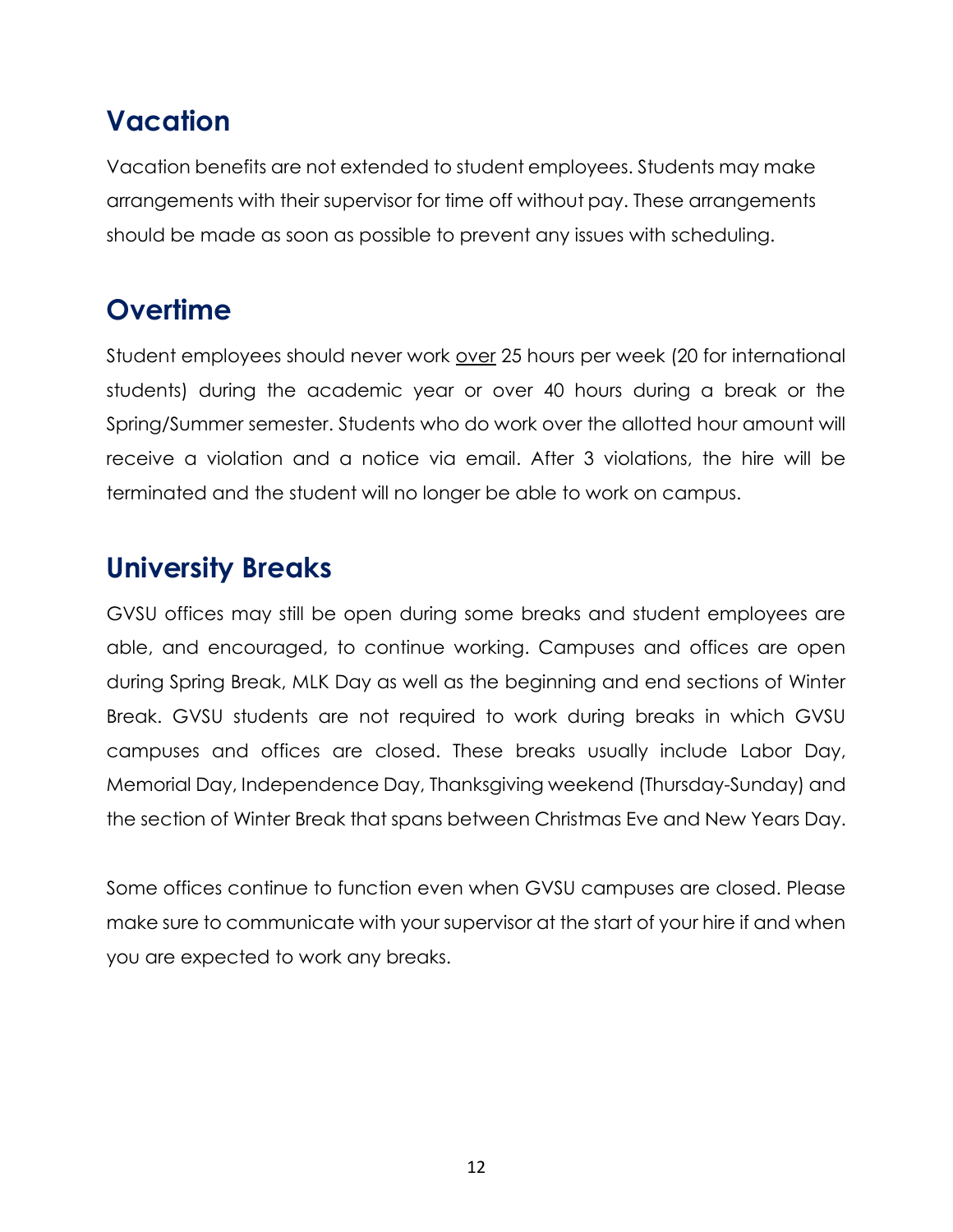# **DISMISSAL**

The university may terminate a student's employment at any time. Causes for dismissal may be, but are not limited to the following:

1. A student fails to enroll for the required number of credits at GVSU during any term of employment.

- 2. Unacceptable job performance.
- 3. Excessive absenteeism or tardiness.
- 4. Malicious or harmful behavior (this is cause for immediate termination).
- 5. A student is convicted of a criminal offense.
- 6. Lack of departmental funding.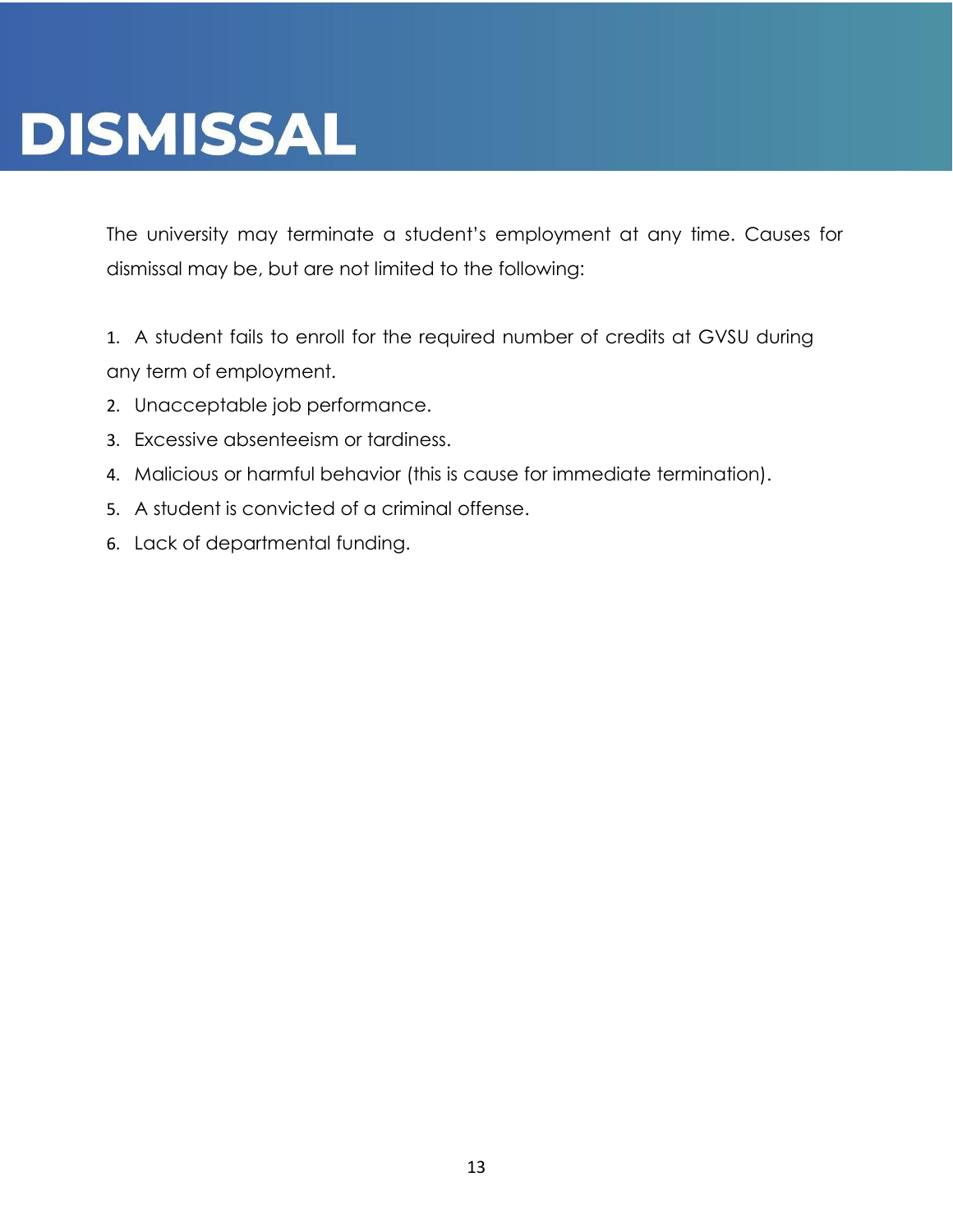# **GRIEVANCE PROCEDURES**

Sometimes conflicts are inevitable. An employee with a grievance shall first discuss the matter with their supervisor no later than five (5) working days from the date of the occurrence. (If the grievance involves a termination of employment, the employee will go directly to Step 2 below.) As used herein, working days are Monday through Friday irrespective of an individual's actual schedule. If the employee is not satisfied with the supervisor's response, they may file a formal grievance as follows:

In the event a student employee feels unjustly treated with regard to pay, termination, or other employment related circumstances, that student should:

# **Step 1**

Seek recourse directly with your supervisor. Be clear about your concerns and the desired outcome you would like to have. Describe the incident in as much detail as possible. If possible, include date(s) of the event(s).

- How did you feel about what happened?
- What was not acceptable to you about that specific interaction or situation?
- What outcome would you like to have?
- What are you willing to do to create an outcome that would work for you and your supervisor?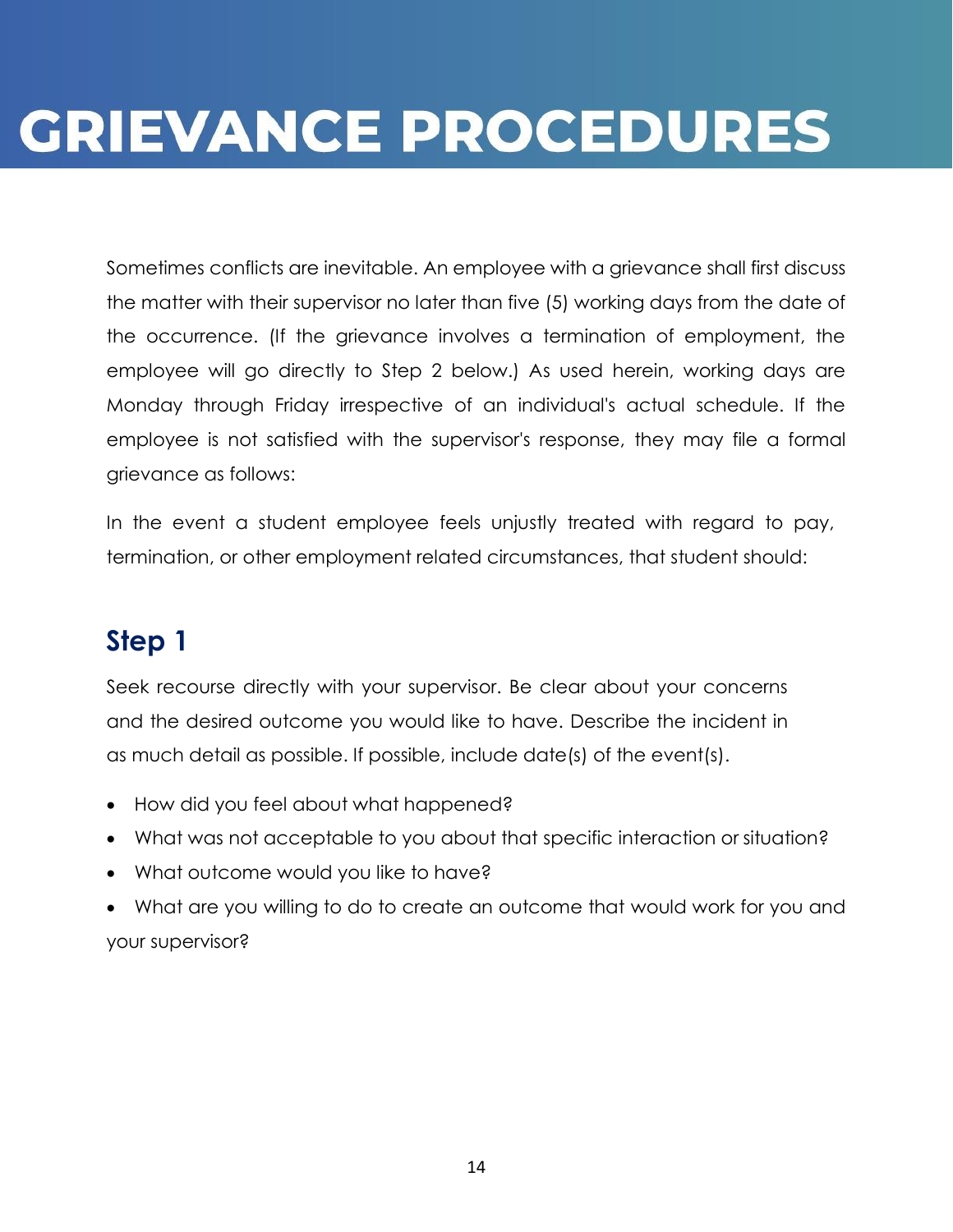# **Step 2**

If the grievance is not resolved in Step 1, the employee has five (5) working days in which to appeal in writing to the Student Employment Office. Student Employment Office has ten (10) working days in which to schedule and hold a meeting with the employee and the supervisor. After the meeting is held, Student Employment Office professional staff will communicate its answer in writing to the employee and the supervisor within five (5) working days.

# **Step 3**

If the grievance is not resolved at Step 2, the employee has five (5) working days in which to appeal, in writing, to the Associate Vice President for Financial Aid. The Associate Vice President for Financial Aid will communicate their decision in writing to the student employee, supervisor, and the Student Employment Office within five (5) working days of receiving the appeal. The decision of the Vice President shall be final.

All grievances shall be considered permanently settled if the employee does not file the next step in accordance with the prescribed time limits or upon termination of student status.

# **Confidentiality**

As with all negotiations that rise to the level of intervention, it is appropriate to keep the situation confidential. This includes not discussing or complaining about the situation to others outside of the situation and not having external discussions of the meetings or conversations while a mutually agreeable solution is being reached. This applies to all parties concerned.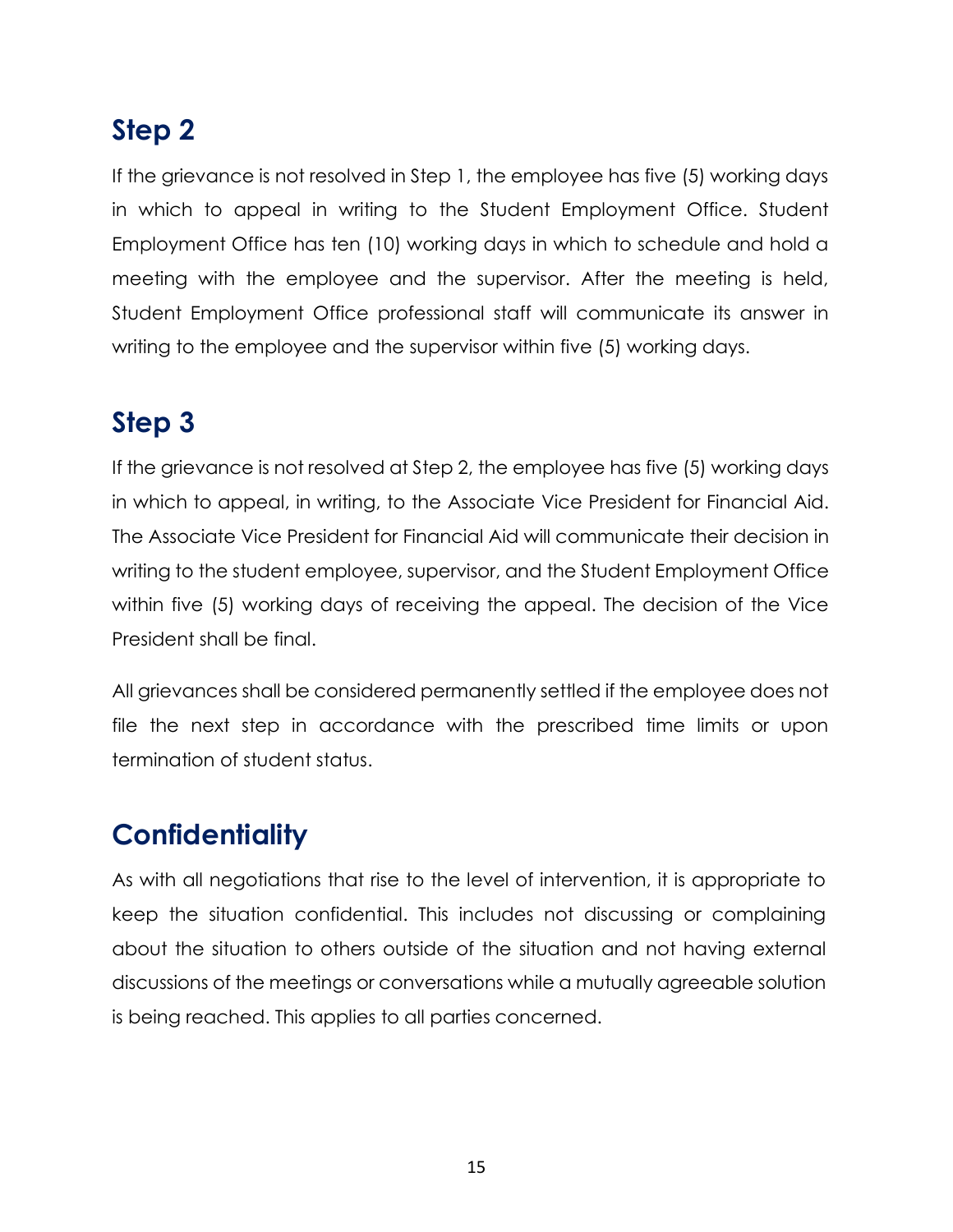# **TIPS FOR** SUCCESSFUL EMPLOYMENT

# **Task Completion**

If you are assigned a project or specific responsibility to complete make sure you regularly communicate the status of that project to the appropriate person. If you encounter a problem or have issues completing the project, you must make arrangements for its completion with your supervisors. Most projects have deadlines that are set and need to be strictly followed.

#### **Communication**

If you are given a task and you are unsure of what needs to be done, it is YOUR responsibility to ask questions and ensure you have a clear understanding of the task and corresponding deadlines.

#### **Policies**

Know your department's policies. Is there a dress code? What is the policy on cell phone use while at work? How do short breaks or lunch breaks work in your department? If you are unsure about any of these policies, please ask your supervisor.

### **Mistakes**

Your student position is a great opportunity for personal growth. Don't be discouraged if you make a mistake. Admit it, learn from it, and ask what you can do to help resolve the resulting situation.

### **Stay Informed**

It is important that you know what is going on around campus so that you can act as a resource and an ambassador for your department.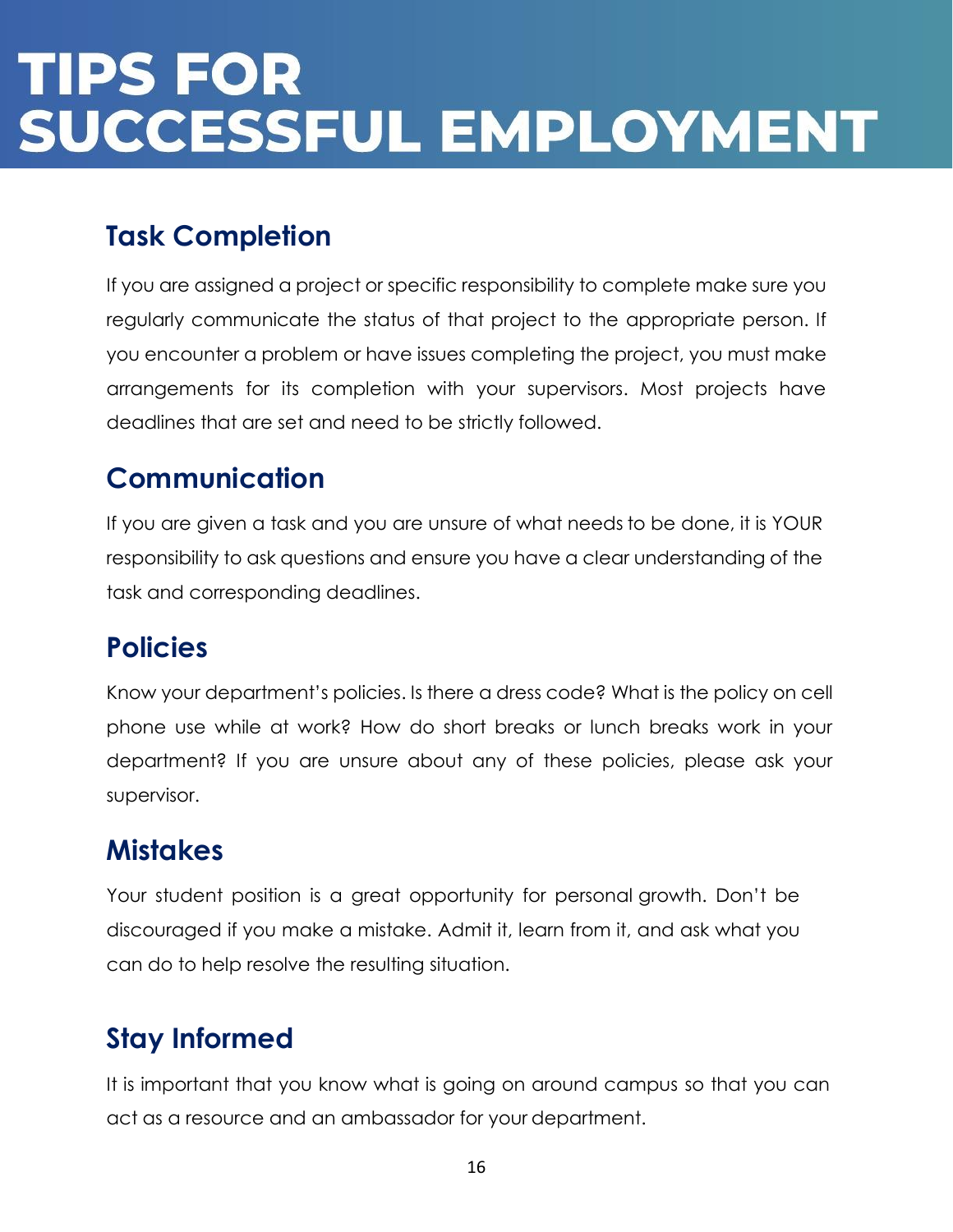# **Keep Busy**

If you feel you do not have anything to do, ask if something needs to be done. You can always clean and straighten up your work area. Look for someone to help or additional tasks that need to be addressed.

# **Challenge**

Each student employee has a responsibility to continue toimprove Grand Valley State University and your department. Please make suggestions and address concerns as they appear. If you have a new idea, speak up in a respectful manner.

# **Continuing Employment**

Employment for the following academic year is NOT guaranteed. Students will be rehired based on their performance from the previous year. Students interested in continuing employment for the following academic year should ask their supervisor what procedure they should follow to apply for their current position for the following year.

# **Academics**

Your first priority is to be a student and it is important that you pursue high academic achievement. You must balance your student job and your academic work so that you can be successful in both. Plan ahead so that you can meet commitments within your department. Review specific needs and work expectations with your supervisor. Remember, you CANNOT clock hours during the same time that your classes are in session unless you have written proof from a professor that class has been cancelled.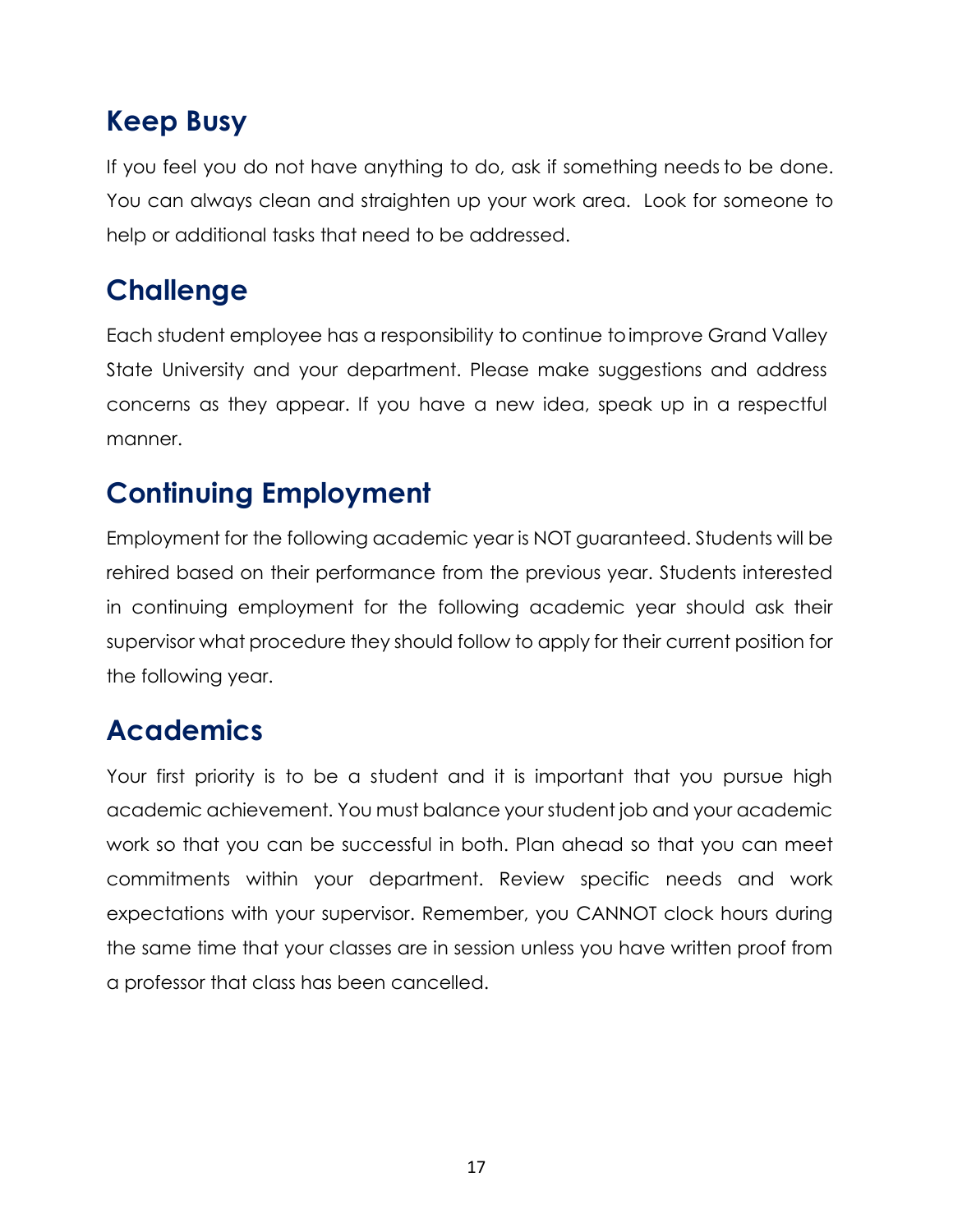# **BEST PRACTICES**

# **Be On Time**

Your agreed upon start time means you should be actively working at that time. If you work on Mondays at 9:00am, you should arrive 10 minutes or so before 9:00am to settle in and get ready so you can be working at 9:00am. Promptly notify your supervisor if you are running late, and state your anticipated arrival time.

### **Maintain Detailed Records**

Write down your tasks and describe how to complete them as a reminder for yourself and a guide for future student employees in your position. Take notes during communications with your supervisor so you can recall what was said at a later date.

### **Use Professional Language**

In person, on the phone, and in email messages make sure to communicate clearly and with professional language. Do not chat speak or use slang, and consider your audience in regards to formality; emails to your supervisor will likely be more formal than emails to your peers. Dress professionally; ask your supervisor about the dress code. Observe how your coworkers and supervisors dress and emulate their level of professional attire. Some office on campus may have higher professional attire standards in comparison to others.

# **Understand the Big Picture**

It is important to have a working knowledge of the purpose of your office and its main goals to ensure that you are continually contributing to its overall mission. Even though the task you are assigned may seem trivial, it is important to the overall function and purpose of the office.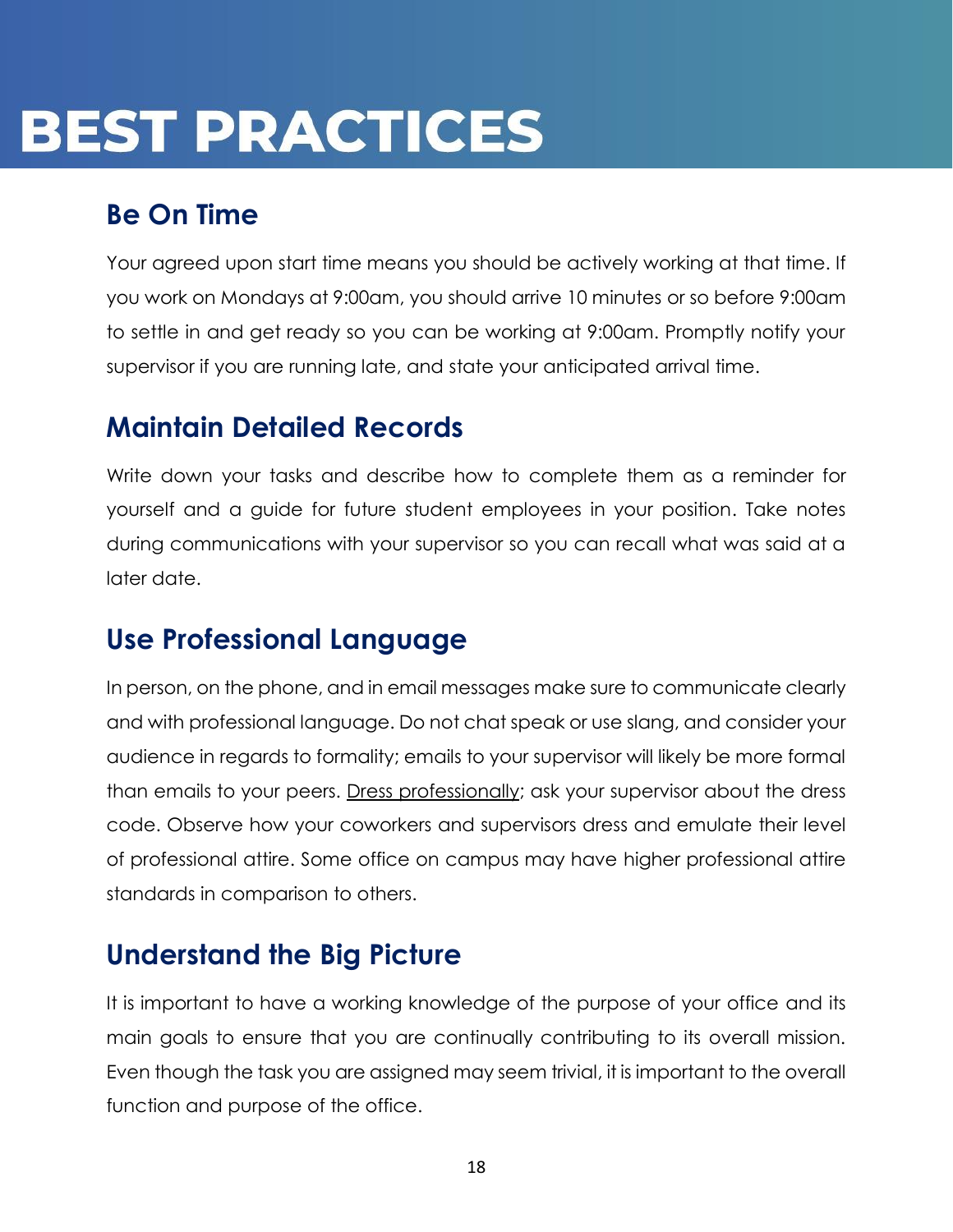# **Consider the Details**

Managing large tasks and assignments in your work is important; however, it is also important to make sure that those tasks are completed with care and attention to detail. The consistency, accuracy, precision, and reliability of a completed task as just as important as the purpose of the task itself.

### **Prioritize**

If you are assigned a project or specific responsibility to complete make sure you regularly check in with your supervisor to ensure that each task you are in charge of is completed in a timely manner; some tasks may be more urgently required in comparison to others.

### **Teamwork**

If you are a member of a team, make sure you are doing your part to contribute to the team's overall mission, function, and purpose. When someone else is working on a project you should offer assistance or offer to review the completed work.